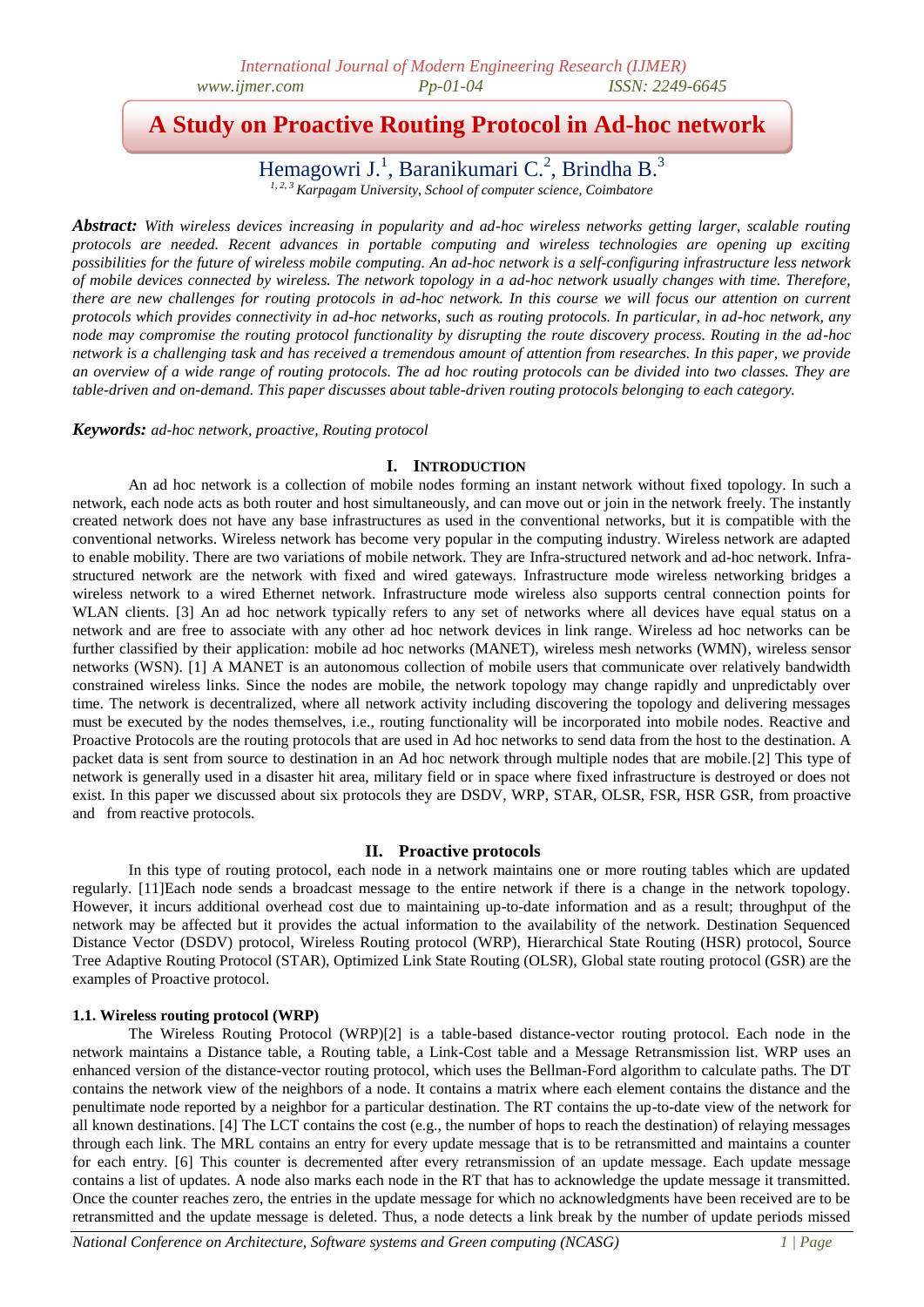since the last successful transmission. After receiving an update message, a node not only updates the distance for transmission neighbors but also checks the other neighbors' distance, hence convergence is much faster than DSDV.

#### **1.2. Global state routing protocol (GSR)**

Global State Routing (GSR) [4] is similar to DSDV, It takes the idea of link state routing but improves it by avoiding flooding of routing messages. In this algorithm, each node maintains a Neighbor list, a Topology table, a Next Hop table and a Distance table. Neighbor list of a node contains the list of its neighbors. For each destination node, the Topology table contains the link state information as reported by the destination and the timestamp of the information. For each destination, the Next Hop table contains the next hop to which the packets for this destination must be forwarded. The Distance table contains the shortest distance to each destination node.

#### **1.3. Hierarchical State Routing (HSR)**

The characteristic feature of Hierarchical State Routing (HSR) is multilevel clustering and logical partitioning of mobile nodes. The network is partitioned into clusters and a cluster-head elected as in a cluster-based algorithm. In HSR, the cluster-heads again organize themselves into clusters and so on. The nodes of a physical cluster broadcast their link information to each other. The cluster-head summarizes its cluster's information and sends it to neighboring cluster-heads via gateway.

#### **1.4 Source Tree Adaptive Routing Protocol (STAR)**

The key feature of this protocol is that it applies Least Overhead Routing Approach (LORA) rather than the optimum routing approach (ORA). LORA makes Routing information updates are exchanged among nodes only to reflect an altering change. In STAR protocol each node is required to send an update message to its neighbors during initialization and also send update messages about new destinations, chances of routing loops, costs of paths. Every node broadcasts its sourcetree information to wireless links used by the node in its preferred path to destinations. A router in STAR communicates to its neighbors the parameters of its source routing tree, which consists of each link that the router needs to reach every known destination (and address range) in the ad hoc network every node in the network should have a path to every destination. If a node does not have a path to a particular destination which the node wants to send packets to it [7], the node initiates a path absence message to its neighbors.



If a node 1 wishes to send data to node *N* and does not have path in its source tree it sends update message to all neighbors and indicates that there is no path to *N*; Neighbor that have the path, responses with update messages; node 1 updates its source tree and may begin transmission. In STAR, the topology of a network is modeled as a directed graph  $G=(V,E)$ , where V Is the set of nodes and E is the set of edges connecting the nodes. A neighbor which has a path to this destination sends its own source tree in response. Otherwise, a neighbor forwards the message to its neighbors and so on until some alternate path is replied. This is considered as the link break maintenance mechanism in STAR.

#### **1.5 Destination sequenced distance vector routing (DSDV)**

Destination sequenced distance vector routing (DSDV) is adapted from the conventional Routing Information Protocol (RIP) to ad hoc networks routing. It adds a new attribute, sequence number, to each route table entry of the conventional RIP. [9]Using the newly added sequence number, the mobile nodes can distinguish stale route information from the new and thus prevent the formation of routing loops. [8]The improvement is made include freedom from loops in routing tables. Every mobile node in the network maintains a routing table for all possible destinations within the network and the number of hops to each destination node. Each entry is marked with a sequence number, number assigned by the destination node Routing table updates are periodically transmitted throughout the network in order to maintain table consistency. Large amount of network traffic, route updates can employ in two types of packets they are first is the "Full Dump" and second is the "Incremental routing". A full dump sends the full routing table to the neighbors and could cover many packets whereas, in an incremental update only those entries from the routing table are sent that has a metric change since the last update and it must fit in a packet.[10]When the network is relatively stable, incremental updates are sent to avoid extra Traffic and full dump are relatively infrequent.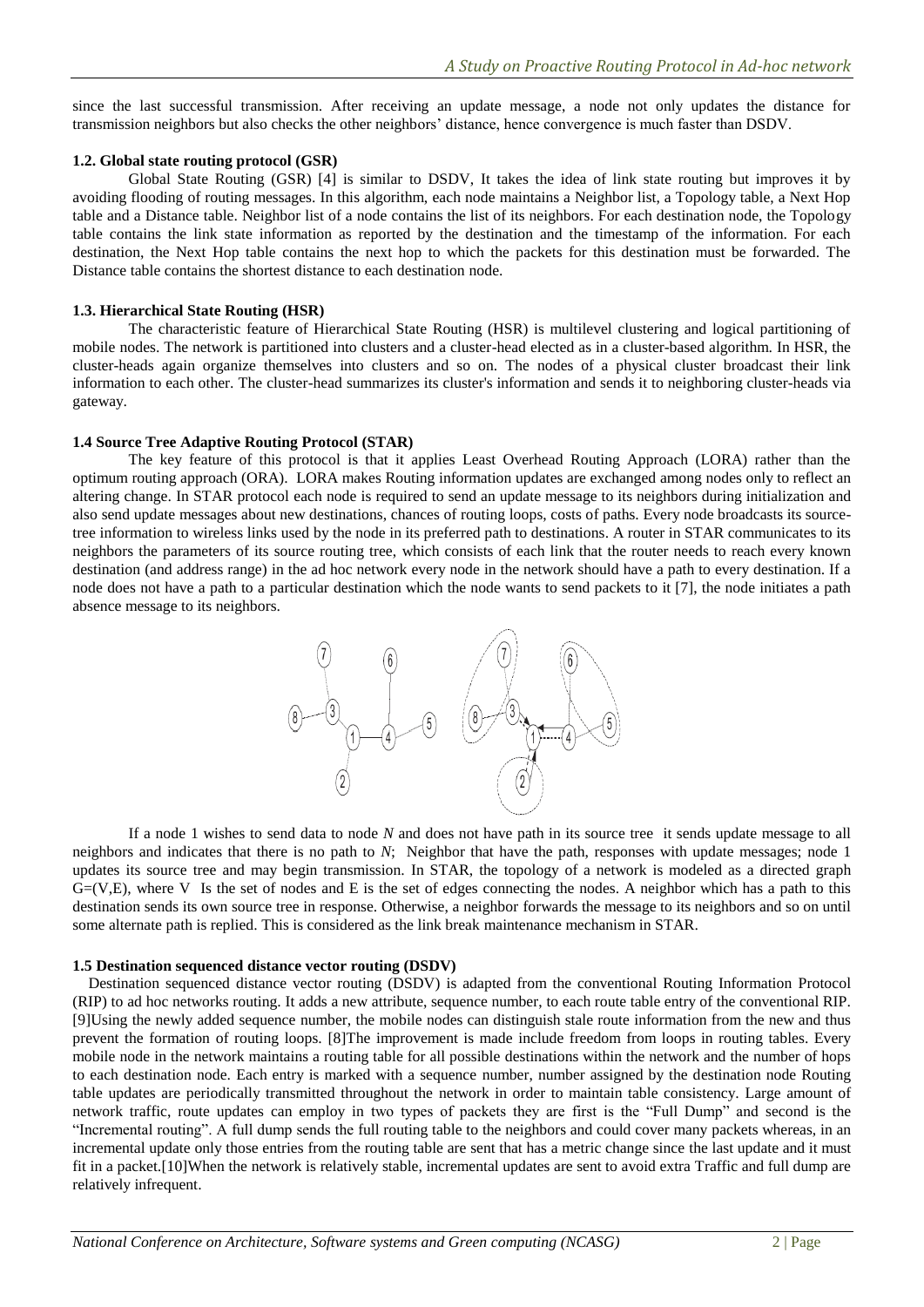# **1.6 Optimized Link State Routing (OLSR)**

OLSR is a proactive link state routing protocol designed for MANET and VANET, which uses *hello* and *topology control* (TC) messages to discover and then disseminate link state information throughout the mobile ad-hoc network Individual nodes use this topology information to compute next hop destinations for all nodes in the network using shortest hop forwarding paths.

|              |                    |       | Bits:  01234567890123456789012345678901 |
|--------------|--------------------|-------|-----------------------------------------|
| OLSR header: | Packet Length      |       | Packet Sequence Number                  |
| Message:     | Message Type:      | Vume  | Message Size                            |
|              | Originator Address |       |                                         |
|              | Time To Live:      |       | Hop Count Message Sequence Number       |
|              | MESSAGE            |       |                                         |
| Message:     | Message Type:      | Vtime | Message Size                            |
|              | Originator Address |       |                                         |
|              | Time To Live       |       | Hop Count : Message Sequence Number     |
|              | <b>MESSAGE</b>     |       |                                         |
|              |                    |       |                                         |

This protocol has been chosen for a series of features that make it suitable for highly dynamic ad hoc Networks. These features are the following:

- 1) OLSR is a routing protocol that follows a proactive strategy, which increases the suitability for ad hoc networks with nodes of high mobility generating frequent and rapid topological changes, like in VANETs [4], [5].
- 2) Using OLSR, the status of the links is immediately known. Additionally, it is possible to extend the protocol information that is exchanged with some data of quality of the links to allow the hosts to know in advance the quality of the network routes.
- 3) The OLSR protocol is well suited for high density networks, where most of the communication is concentrated between a large number of nodes (as in VANETs) [5].

OLSR is also a flat routing protocol; it does not need central administrative system to handle its routing process. The proactive characteristic of the protocol provides that the protocol has all the routing information to all participated hosts in the network. However, as a drawback OLSR protocol needs that each host periodic sends the updated topology information throughout the entire network, this increase the protocols bandwidth usage. But the flooding is minimized by the MPRs, which are only allowed to forward the topological messages.

## **III. CONCLUSION**

In this paper, several existing routing protocols for ad hoc Wireless Networks were described. In table-driven protocols, each node maintain up-to-date routing information to all the nodes in the network where as on-demand protocols a node finds the route to a destination when it desires to send packets to the destination. Several table-driven protocols were discussed. GSR is table-driven protocols that use destination sequence numbers to keep routes loop-free and up-to-date. HSR are hierarchical routing.WRP is a table-based distance-vector routing protocol. Each node in OLSR discovers and maintains topology information of networks, and builds a shortest path tree to achieve preferred paths to destinations. DSDV updates its Routing table by periodically transmitted throughout the network in order to maintain table consistency. Routers in STAR communicate to its neighbors their source routing trees either incrementally or in atomic updates. Source routing trees are specified by stating the link parameters of each link belonging to the paths used to reach every destination.

## **References**

- [1] "Classification of routing protocols in manet & their pros & cons a review", IJRIM volume 2, issue 11 (november 2012) (issn 2231-4334)
- [2] Kumar Manoj S. C. Sharma Chandras "Effective Analysis of Different Parameters in Ad hoc Network for Different Protocols"
- [3] D. Johnson, D. Maltz, J. Jetcheva, "The dynamic source routing protocol for mobile ad hoc networks, InternetDraft, draft-ietfmanet- dsr-07.txt", 2002.
- [4] Y. Ge, T. Kunz, and L. Lamont, "Quality of service routing in ad-hoc networks using OLSR," in *Proc. 36th HICSS*, 2003, pp. 9– 18.
- [5] A. Huhtonen, "Comparing AODV and OLSR routing protocols," in *Proc. Telecommun. Softw. Multimedia*, 2004, pp. 1–9.
- [6] Yuan Peiyan, LI Layuan, *"Performance Evaluation and Simulations of Routing Protocols in Ad Hoc* networks", ACM 2006.
- [7] M. G. Zapata, N. Asokan. "Securing Ad hoc Routing protocols." *1st ACM WiSe*, Atlanta, GA, Sept. 28, 2002.